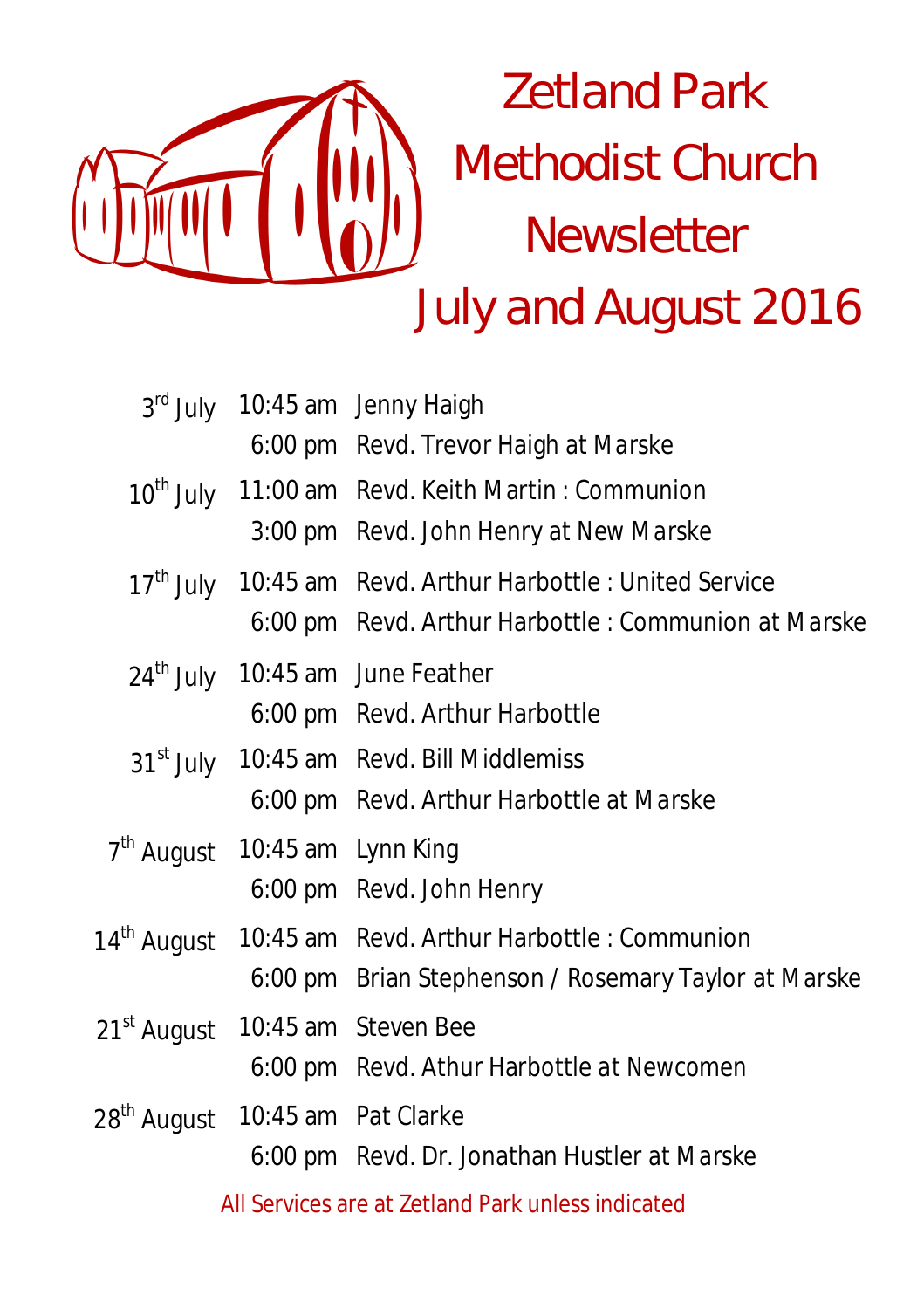# **Our Time Behind Bars**

The morning of Wednesday June  $1<sup>st</sup>$  Thelma and I went to visit Home House Prison, where the person responsible for the break in at our church was being held.

We had arranged to meet him through the Restorative Justice Service which is aimed at helping people to get their lives back to normal when they are released

He had to be in agreement to meet us, and in no circumstances would the authorities allow this to take place if they thought he didn't genuinely want to alter his past behaviour.

We were escorted by a female prison officer to a small room where a volunteer from the Offender Service was sitting in to observe, the prisoner was escorted in by a male officer who stayed in with us through the whole process.

The offender couldn't apologise enough, he hadn't realised that it was a church he had burgled and he never thought there would be victims, But as we pointed out our entire congregation were victims as they gave of their time and money for the upkeep of our church.

We also made a point of the cost and hard work people have undertaken to restore the damage he had done, which was still on-going.

We can't go in to detail of the things we asked him. He asked for forgiveness, which was granted, then he was told that we had prayed for him, and will continue to do so.

The whole process going through security checks, being frisked, walking through endless corridors and the unlocking and locking of door's was quite unnerving , but necessary.

The authorities were very pleased the way the meeting had unfolded and agreed to set us free.

Thelma & Ann.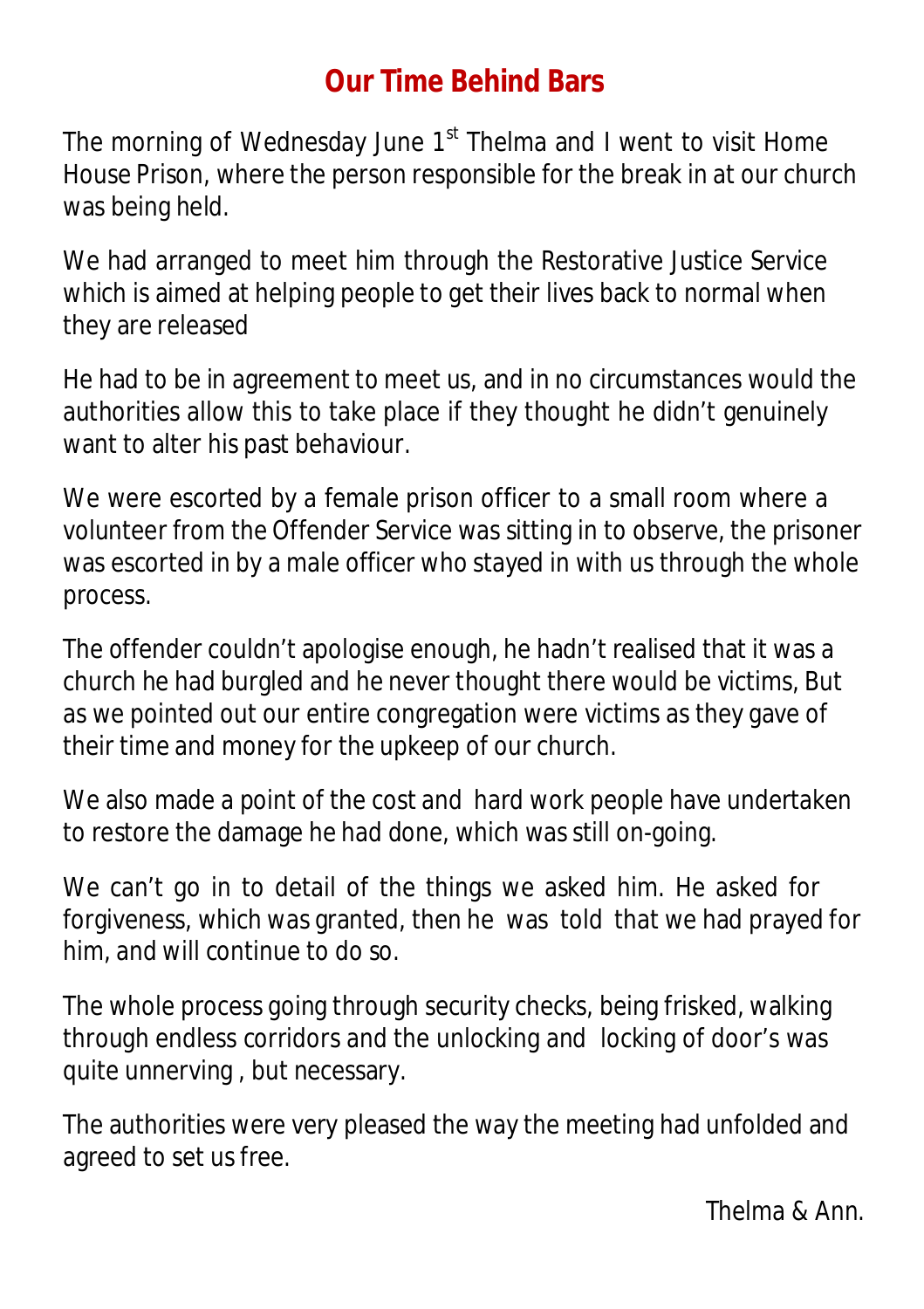# **From Arthur . . .**

During July New Marske Methodist Church will be celebrating the 40th anniversary of their current building. They have adopted the theme "Looking back - moving forward." Remembering and cherishing the faithful service of those who, over many years, have got us to where we are in the present time is very important. To fail to do so is to diminish their faith and service. But, moving forward is also very important if we are to continue to engage a very changed world with the timeless truths of faith that God loves all people.

However, I am also reminded of the words of Jesus, "No one who puts a hand to the plough and looks back is fit for service in the kingdom of God" (Luke 9:62)! We cannot move forward if we are concentrating on what is behind, on what was, on what used to be! We can only move forward by looking forward and striving to achieve what God wants us to achieve, to help all people know His love and to learn to walk in His way! Faith and discipleship are dynamic, not static! We strive towards the goal Christ left us (Phil 3:14).

By the time most of you read this, the biggest decision our country has had to make in many years will have been made - one way or the other! There will, no doubt, be much discussion about the decision and people's views of the rights and wrongs of it. But it is my hope that, whichever way the decision goes, the Christian church - yes, you and me - will be at the forefront of looking forward, encouraging our country to move forward positively, leading our communities into the future, and especially supporting the most vulnerable in society. And, in the light of the murder of MP Jo Cox, to also be standing against all evil, intolerance and hatred. We are called to lead - the Christian faith is about building up, moving forward, helping people know all that is good and purposeful in their lives which God can give them. There is no place for the church to be looking backwards!

In recent months the memorial in Haiti at the mass grave for the 250,000 people who died in the earthquake in 2010 has been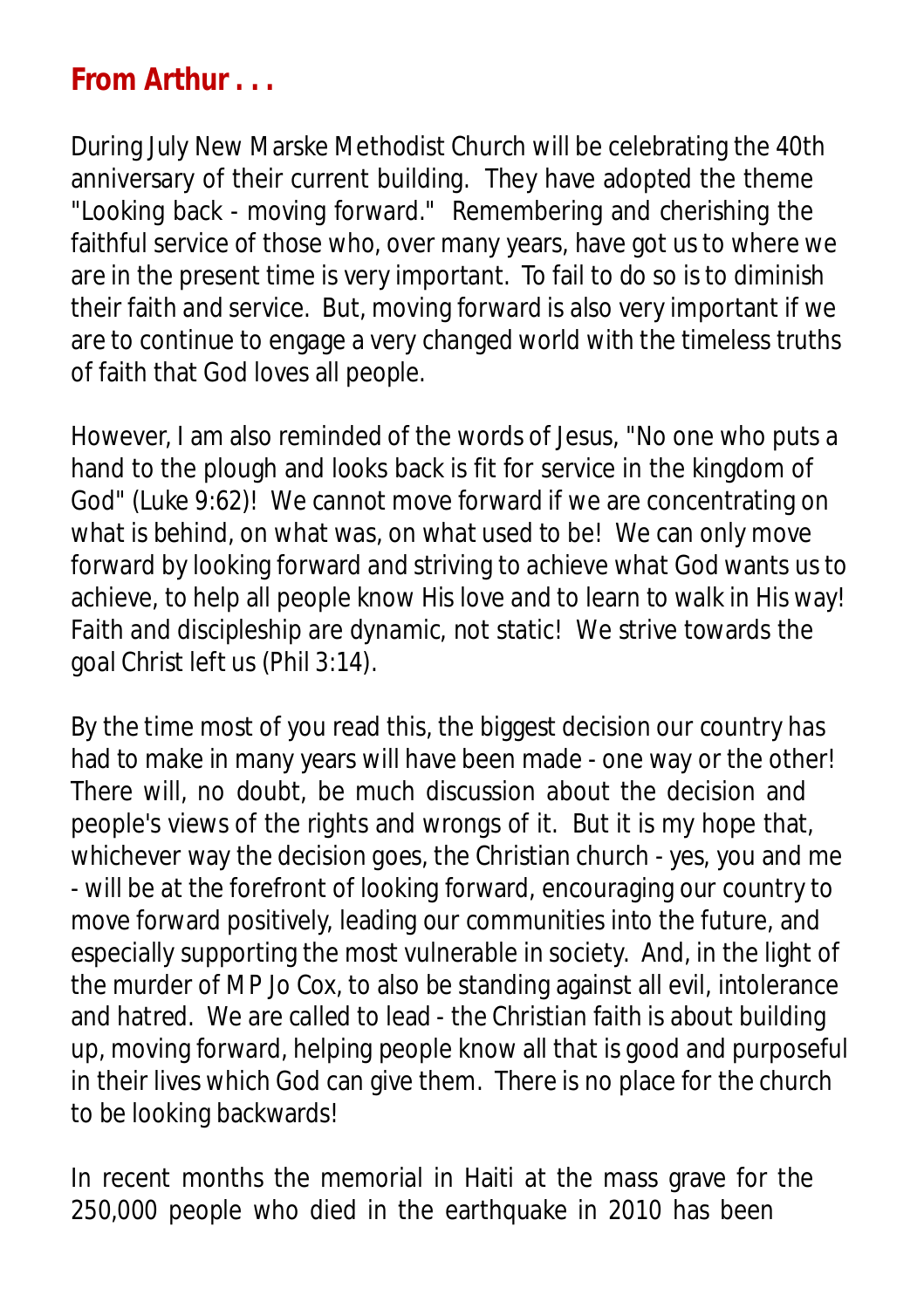completed. I was surprised, but highly delighted when I saw what was written above the gateway - ayiti pap bliye. For those who do not read Haitian Creole that translates, Haiti will forget! No, not what you probably expected, either! This is a country, a people moving forward, building up, and not allowing the past to control them or imprison them. May we too have the same faith.

Arthur

## **CHRISTIAN AID**

Thank you to everyone who supported this year's Christian Aid collection. We raised £684.53 which was made up as follows

| Money raised by my team       | £81.20  |
|-------------------------------|---------|
| June and Paul's afternoon tea | £79.80  |
| Games night                   | £142.50 |
| Congregations' collections    | £221.00 |
| House to house collection     | £160.03 |

Special thanks to June, Paul, Sylvia, Arthur and Sarah without whom there would not have been an envelope collection.

## **Redcar Churches Together**

Prayer Meeting: Sat 9th July, 9 am at St Hilda's

Committee Meeting: Wed 6th July, 7 pm at (venue to be confirmed)

| Minister: | Revd. W Arthur Harbottle            |
|-----------|-------------------------------------|
|           | 177 Redcar Lane, Redcar TS10 2EJ    |
| lTel:     | 01642 483927                        |
| Email:    | minister@zetlandparkmethodist.co.uk |

#### **Zetland Park Methodist Church, The Crescent, Redcar, TS10 3AX**

Visit us at www.zetlandparkmethodist.co.uk

www.clevelandanddanbymethodists.co.uk/churches/zetland-park-methodists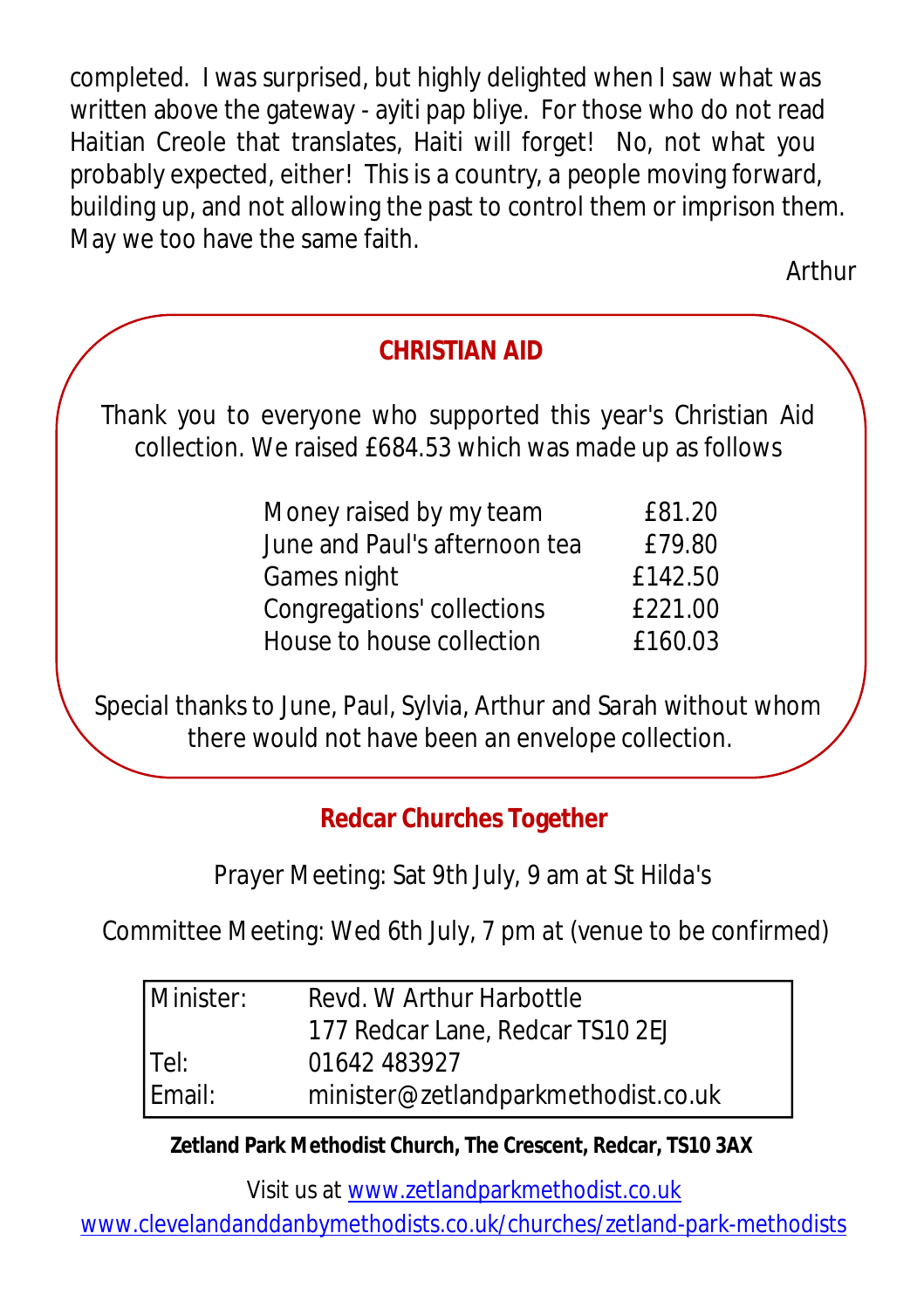#### **A flavour of the General Church Meeting June 2016**

Zetland Park is my only church which does not produce written reports of its activities for its GCM which means that if you miss the meeting you do not always hear about our progress and challenges. So this is just a flavour of what I can remember, and a few of my own observations, pending publication of the full Minutes. *Arthur*

#### **Church Stewards**

Ann Woodhouse, Thelma Barnes, Jeanne Cawley and Sandie Dixon were all re-elected to serve us for a further year and we recorded our thanks to them and to Malcolm Elvidge who, having served more than the normal six year maximum, felt it was time to step down. It was noted that at least one more Steward would be helpful to share the burden of this very important task of leadership in the church which the Stewards have to perform on your behalf. Anyone interested to know more is invited to ask the Stewards or the Minister.

#### **Representatives to Church Council**

Church Council is made up of various church Officers and the representatives elected by the GCM. Those elected at the meeting were Sarah Dixon, Donald Ingledew, Sheila Collett, Mavis Betts, Marion Johnson, Malcolm Elvidge & Bee Moir (subject to her acceptance).

#### **Membership**

It was reported that our membership was now 60 and we stood to remember the lives of Marjorie Clayton, Gladys Plant, Dorothy Classe, Anne Galloway & Ida Anderson who had died since we last met.

#### **Activities**

#### **Sunday Worship**

Age catches up with all of us in time and numbers in Sunday worship have reflected this, reducing quite substantially over the past few years as a consequence of deaths within our congregation and due to the declining health and increasing age of our congregation. However, the rearranging of the chairs in the sanctuary has helped the congregation feel more together, and certainly it looks a lot more encouraging from the Preacher's perspective! Our quarterly Cafe-style services remain popular with most members, and our thanks go to those who lead these quite organisationally demanding services. We continue increasing our knowledge of new hymns in Singing the Faith, and our thanks must go to our organists.

#### **Sunday Squad**

Though quite small this end of our church life is one which is still growing thanks to the families who keep producing and bringing their children! We would thank the leaders who, week-by-week, prepare and run the activities for the youngsters. Though I was not there I got very enthusiastic reports about the Sunday Squad Anniversary!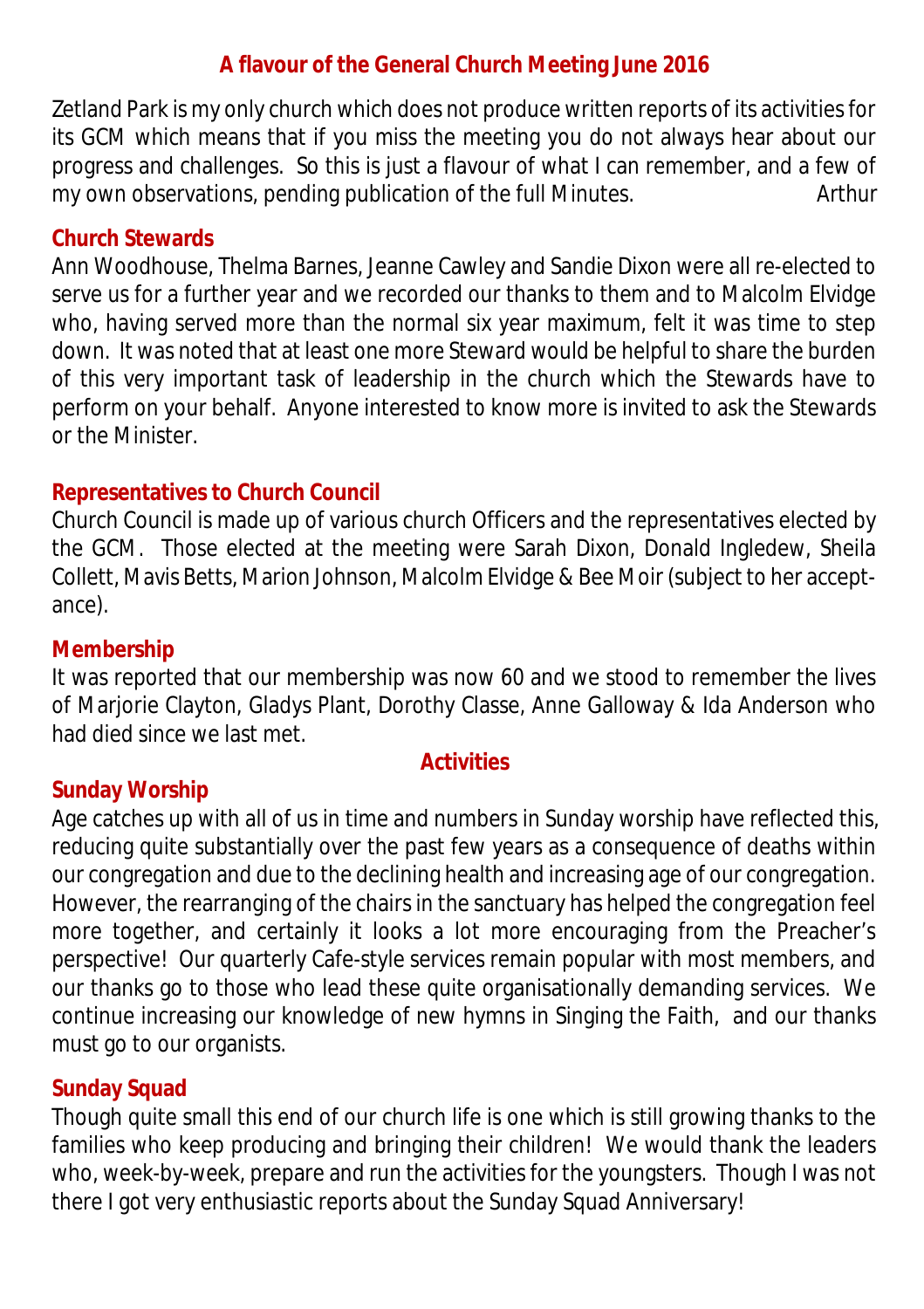#### **Lunch Club**

The Tuesday Lunch Club continues to be very popular and a time of blessing to those who attend, both in terms of the table fellowship and the period of reflection and inspiration at the end. Thanks were expressed to the ladies who produce and serve the lunch. However, the need for more drivers continues to be a challenge. After many year's as 'chair' Arthur Middleham has passed this responsibility to Malcolm Elvidge and the transport rota to John Sims.

#### **Wednesday Fellowship**

Dwindling attendances are a concern but the sense of fellowship much appreciated by those who enjoy the variety of speakers. It continues to meet fortnightly over the summer for fellowship.

#### **Thursday House/Church Fellowship**

Over the year this fortnightly group has looked at a rich variety of material, from study of the Bible to, more recently, the book our new Superintendent Minister has promoted for our consideration, 'Five Practices of Fruitful Congregations'. Attendances have dwindled slightly, not for the first time, but you are reminded that this group is open to all and a marvellous way to enhance our understanding of what it means to be a Christian in today's world. Our thanks were expressed to June Feather for all her hard work in driving this group for us.

#### **Friday Prayer Group**

Our monthly prayer time, led by Llyn King, is much appreciated by the three people who commonly turn up! Everyone, of course, is welcome to join any gathering of this group

#### **Fundraising**

Our team of fundraisers continue to arrange and run regular events which, though aimed at raising funds, perhaps more importantly enhance the social life amongst us. That said, it was noted that without the attendance of folk from outside the life of the Church most events would be very poorly attended. More helpers with the practical aspects (setting up, clearing away) would be much appreciated.

#### **Open the Book**

We are delighted that we now have four of our congregation actively involved in presenting Bible stories to some of the local schools under the Bible Society Scheme 'Open the Book'. This is a most valuable piece of outreach to our community.

#### **Property**

Challenges continue to face us in caring for an ageing building, but we thank Paul for all the work he does to ensure it is as well kept as it is. Break-ins at the rear will hopefully be a thing of the past following some major work in the old vestry.

*Footnote - This summary has been produced in a very short period of time to meet publication deadlines, so please be forgiving if I have forgotten something, someone, or just have mistakes in it which I have not spotted!*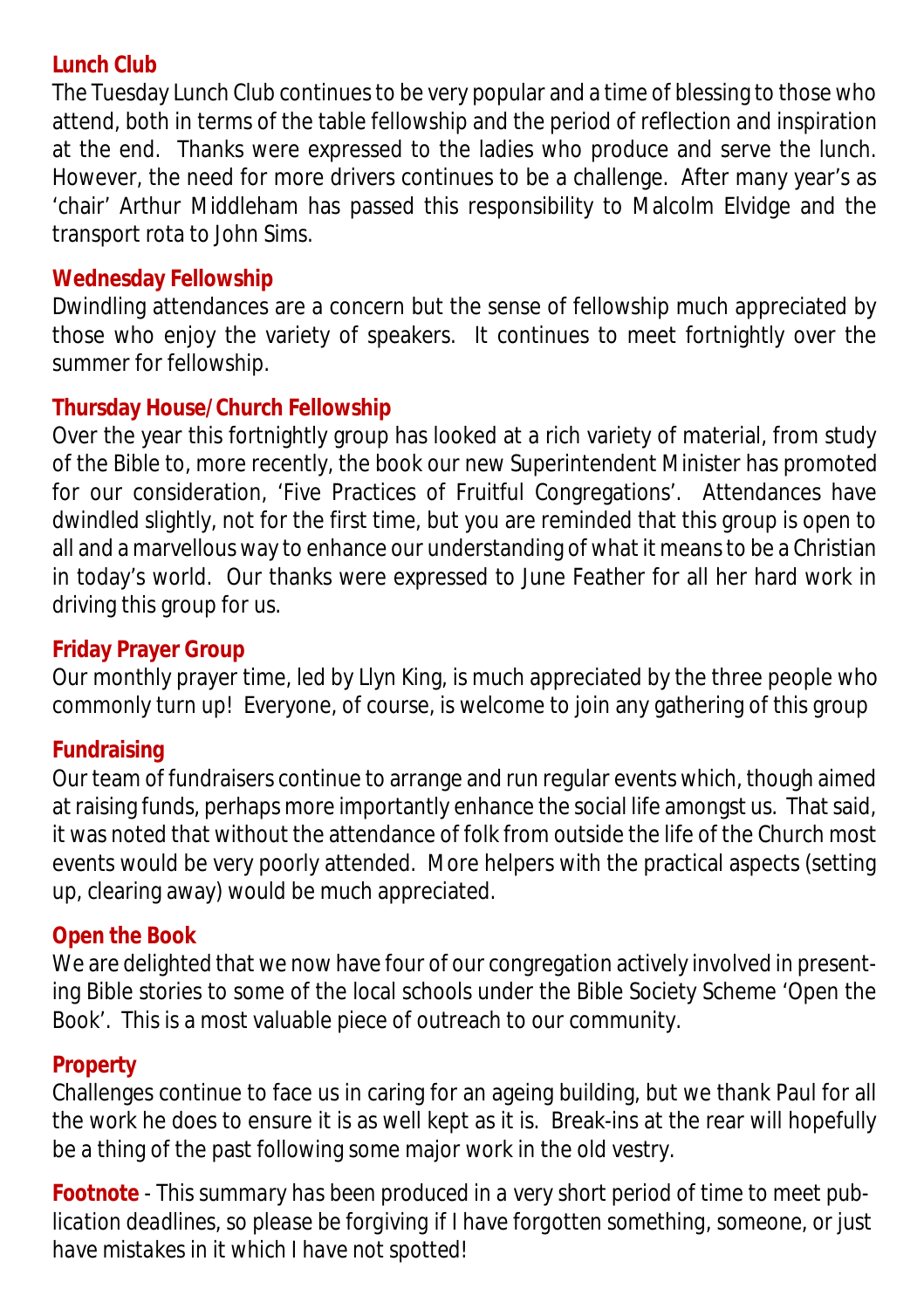| <b>Future Events</b>               |                      |                                                                                       |  |  |  |
|------------------------------------|----------------------|---------------------------------------------------------------------------------------|--|--|--|
| Saturday 30 <sup>th</sup> July     | $4 - 6pm$            | <b>Afternoon Tea with Barry at</b><br>the Piano                                       |  |  |  |
| September 3 <sup>rd</sup> Saturday | $10:00 -$<br>11:30am | Coffee morning for Smiles                                                             |  |  |  |
| Monday 26 <sup>th</sup> September  | 6:00 <sub>pm</sub>   | Harvest Supper with entertainment                                                     |  |  |  |
| Saturday 5 <sup>th</sup> November  | 12:30 pm             | Bangers and Mash 12:30.<br>With Cake Stall.<br>Start our Anniversary with a bang(er)! |  |  |  |
| Saturday 12 <sup>th</sup> November |                      | Walk through the Old Testament.<br>Whole day event at Newcomen.                       |  |  |  |

## **OPEN THE BOOK**

A group of us have been taking the Bible Society's Open the Book into three local schools and are sharing Bible stories with the children there. It is an interactive scheme with dressing up, both adults and children. It's great fun. Feel free to join us if you are passionate about sharing the Bible with the young and would like to read the stories or take part in some simple presentation of the stories. There is no age limit and many elderly people are enjoying the experience up and down the country. Come and join us. It will be good to have you on board.

See Lynn King for further details.

## **Power Praise**

at Marske Methodist Church An hour of worship with mainly contemporary songs in a café style setting. Second Tuesday of each month. 7pm 9<sup>th</sup> August

## **Circuit Prayer Meeting**

Saturday 13<sup>th</sup> August  $8.30$ am - 9.30 am at **Lealholm**

## **FRIDAY @ TEN**

There will be no meeting July and August.

The next meeting will be on Friday 23rd September at 10 am. Come and join us and enjoy a cuppa!

See Lynn King for further information